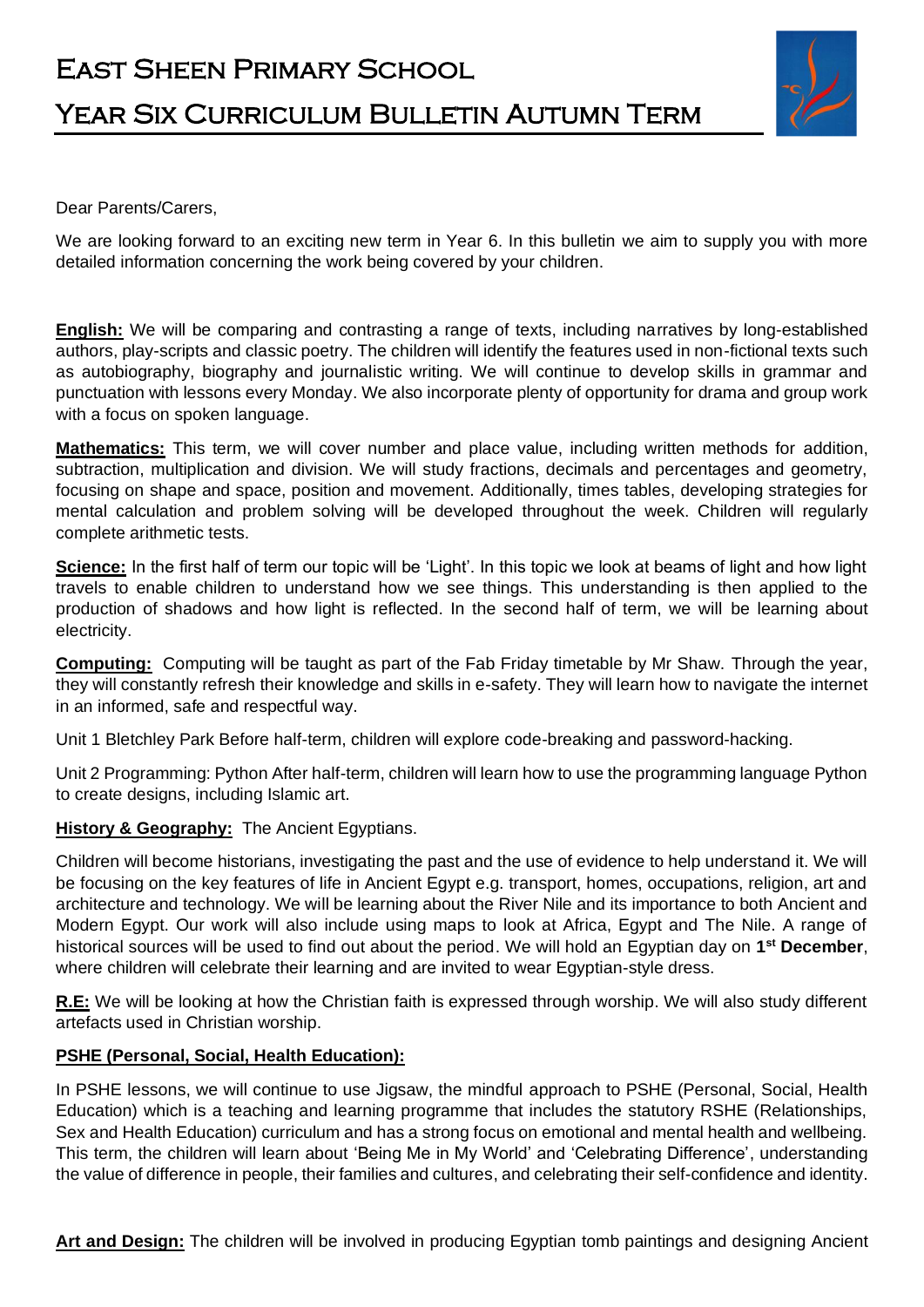Egyptian amulets to complement our learning in history lessons. We also look more closely at sketching and still-life.

**PE:** Children have PE twice a week: an afternoon Wednesday session run by teachers and Friday morning sessions run by NS Sport. It is very important that children have the correct kit at all times and we ask that children have their trainers in school during the week to enable them to complete the Phoenix Mile safely. This year, children will be permitted to wear their correct PE kit all day on Wednesday. However, on Friday, children may come into school wearing their correct PE kit but will be required to change into their school uniform after their morning NS Sport lesson due to hygiene reasons.

#### **Music**

This year, children will be taught music by specialist teacher, Miss Imogen Ridge. As well as weekly singing assemblies and regular singing in class, children will listen to, perform and explore a wide range of music. In Year 6 this term, the children will be exploring pulse, rhythm and rounds.

#### **French**

.

This term, children will ask and talk about regular activities and talk about what they like/dislike doing. They will also compare French/British Christmas food and traditions as we approach the festive period.

#### **Thinking Schools**

The children will continue to use tools from their 'Thinking School' toolkit, including thinking maps, thinking hats and habits of mind. The 'Thinking School' methodologies aim to equip children with the thinking skills needed to effectively tackle problems across and beyond the curriculum, both at school and in the future, through deep and critical thinking.

**General Information:** In Year 6, we work very much as a year group and in normal circumstances, children are taught in a variety of classes and groups and are supported by a number of adults. As part of this, and to prepare pupils for secondary school, we split into mixed-ability groups for our afternoon lessons: science, RE, PSHE, spelling, history and geography. Thinking School strategies are embedded in all lessons and we continue to ensure that child wellbeing is central to the way we run.

We are very fortunate to have Mrs Major as our HLTA to support us in maths and in English. We will continue to run interventions to help children wherever needed. To challenge the children's learning, we have the following expectations regarding home-based activities:

- Reading: children need to read daily, ensuring they have a broad and varied 'diet' of texts, authors and genres. Reading lists are available on the school website or from your child's class teacher and we will visit the school library each week. Children will receive a reading record book. We encourage pupils to use these effectively as they begin to take on more responsibility for themselves. We will look at reading records weekly to see how the children are progressing with their independent reading. The children will continue to use Renaissance Learning and have a weekly opportunity to quiz.
- Spellings: spelling rules will be taught **weekly** with suggested words that follow these rules being looked at during these sessions. We will test the rules the following week, using some of the suggested words, alongside others, to ensure the children have mastered the rule. At the start of every half-term, we will send home a list of the rules and suggested words. These will also be available on the Year 6 website page.
- Group 1 Curie: spelling test/lesson every **Monday**

Group 2 Attenborough: spelling test/lesson every **Tuesday**

Group 3 Darwin: spelling test/lesson every **Thursday**